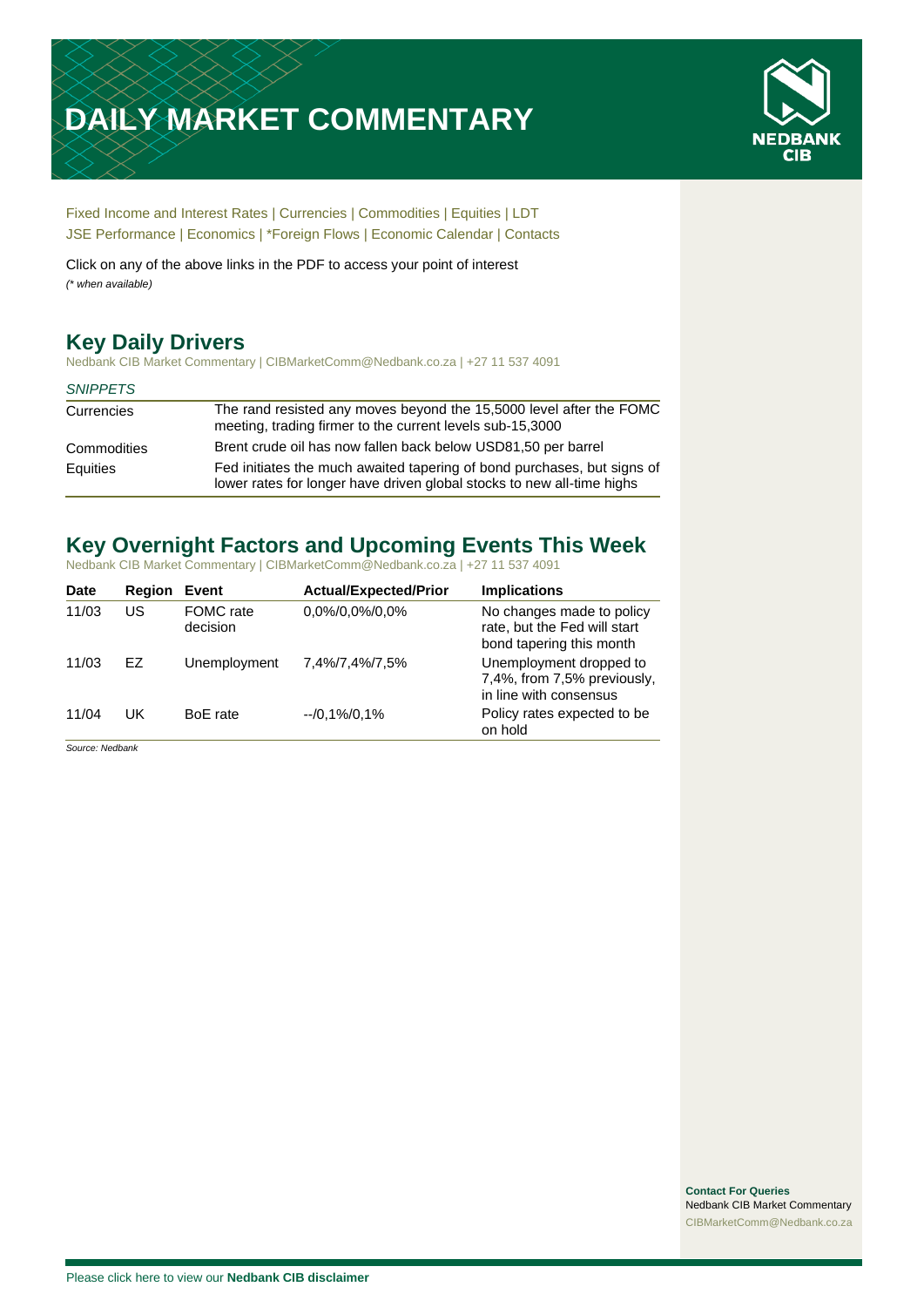#### <span id="page-1-0"></span>**Fixed Income and Interest Rates**

Bond flow sales |+2711 535 4021 | Corporate Money Markets | +2711 535 4007 | Business Bank Money Markets | +2711 535 4006

| <b>Bonds</b>                  | Last price     | Δ<br>1d | Δ<br><b>MTD</b> | Δ<br><b>YTD</b> | Δ<br>12Month | <b>MTD</b> trend |
|-------------------------------|----------------|---------|-----------------|-----------------|--------------|------------------|
|                               | %              | bps     | bps             | bps             | bps          |                  |
| R2023-1,3 yrs                 | 5.50           | $-6,95$ | $-6,25$         | 98,25           | 128,25       | ψ                |
| R186-5,1 yrs                  | 8,25           | 2,50    | 7,30            | 158,10          | 128,70       | ۸                |
| R2030-8,2 yrs                 | 9,65           | 3,60    | 2,90            | 91,50           | 44,20        | φ                |
| R2048-26,3 yrs                | 10,85          | 2,75    | 2,05            | 4,75            | $-78,35$     | φ                |
| <b>US 10 vr</b>               | 1,60           | $-0,61$ | 4,43            | 68,34           | 83,45        | φ                |
| <b>UK 10 yr</b>               | 1,08           | 3,60    | 4,10            | 87,80           | 80,30        | ۸                |
| German 10 yr                  | $-0,17$        | $-0,30$ | $-6,20$         | 40,10           | 45,20        | ψ                |
| Japan 10 yr                   | 0,08           | $-0,30$ | $-2,40$         | 5,40            | 3,70         | J                |
|                               |                | Δ       | Δ               | Δ               | Δ            | <b>MTD</b> trend |
| <b>Money Market</b>           |                |         |                 |                 |              |                  |
|                               | Last price     | 1d      | <b>MTD</b>      | <b>YTD</b>      | 12Month      |                  |
|                               | $\frac{9}{20}$ | bps     | bps             | bps             | bps          |                  |
| SA repo rate                  | 3,50           | 0,00    | 0,00            | 0,00            | 0,00         | ۰                |
| SA prime rate                 | 7,00           | 0,00    | 0,00            | 0,00            | 0,00         | ♦                |
| SA CPI (MTD = previous month) | 5,00           |         | 10,00           | 190,00          | 200,00       | ۸                |
| SA 3m JIBAR                   | 3,68           | 0.00    | 0.00            | 4,10            | 35,00        | ٠                |
| SA 3m NCD                     | 3,68           | 0,00    | 0,00            | 5,00            | 35,00        | ٠                |
| SA 6m NCD                     | 4,43           | 0,00    | 2,50            | 55,00           | 105,00       | ۸                |
| SA 12m NCD                    | 5,35           | 2,50    | 10,00           | 127,50          | 187,50       | ۸                |
| US 3m LIBOR                   | 0,15           | 0,41    | 1,28            | $-9,34$         | $-7,51$      | φ                |
| UK 3m LIBOR                   | 0,23           | $-1,10$ | $-0.15$         | 20,13           | 18,33        | ψ                |
| Japan 3m LIBOR                | $-0.08$        | $-0,25$ | 0,12            | 0,07            | 2,08         | φ                |

| <b>FRAs and Swaps</b>            | Last price | Δ<br>1d | Δ<br><b>MTD</b> | Δ<br><b>YTD</b> | Δ<br>12Month | <b>MTD</b> trend |
|----------------------------------|------------|---------|-----------------|-----------------|--------------|------------------|
|                                  | %          | bps     | bps             | bps             | bps          |                  |
| 3X6 FRA                          | 4,35       | 0,00    | 1,00            | 104,00          | 123,75       | ۸                |
| 6X9 FRA                          | 4.85       | 0,00    | 4,00            | 3,00            | 4,00         | ۸                |
| 9X12 FRA                         | 5,54       | 0,00    | 1,00            | 221,50          | 237,00       | ۸                |
| 18X21 FRA                        | 6,77       | 0,00    | $-1,00$         | 298,50          | 315,00       | ψ                |
| SA 2yr Swap                      | 5,57       | 1,00    | 1,50            | 201,40          | 220,00       | ۸                |
| SA 3yr Swap                      | 6,14       | $-1,75$ | 3,25            | 223,25          | 231,25       | φ                |
| SA 5yr Swap                      | 6,85       | $-2,75$ | 0,25            | 210,00          | 199,50       | ۸                |
| SA 10yr Swap                     | 7,90       | 4,00    | 1,00            | 130,50          | 86,00        | φ                |
| SA 15yr Swap                     | 8,33       | 0,50    | $-3,50$         | 87,50           | 36,00        | J                |
|                                  |            |         |                 |                 |              |                  |
|                                  |            | Δ       | Δ               | Δ               | Δ            | <b>MTD</b> trend |
| <b>Spreads</b>                   | Last price | 1d      | <b>MTD</b>      | <b>YTD</b>      | 12Month      |                  |
|                                  | %          | bps     | bps             | bps             | bps          |                  |
| 2v10v                            | $-2,34$    | $-3,00$ | 0,50            | 70,90           | 134,00       | ۸                |
| 3v10y                            | $-1,76$    | $-5,75$ | 2,25            | 92,75           | 145,25       | ۸                |
| R2030-R2023                      | 4,15       | 10,55   | 9,15            | $-6,75$         | $-84,05$     | φ                |
| R2048-R2030                      | 1,20       | $-0,85$ | $-0,85$         | $-86,75$        | $-122,55$    | ψ                |
| 5y-R2030                         | $-2,80$    | $-6,35$ | $-2,65$         | 118,50          | 155,30       | ψ                |
| 10y-R2030                        | $-1,75$    | 0,40    | $-1,90$         | 39,00           | 41,80        | ψ                |
| 15y-R2030                        | $-1,33$    | $-3,10$ | $-6,40$         | $-4,00$         | $-8,20$      | ψ                |
| SA 5yr CDS spread - basis points | 210,00     |         | $-2,50$         | 2,00            | $-59,00$     | ψ                |

#### **US 10 Year Yield SA 10 Year Yield**



*Source: Bloomberg, Nedbank Source: Bloomberg, Nedbank*

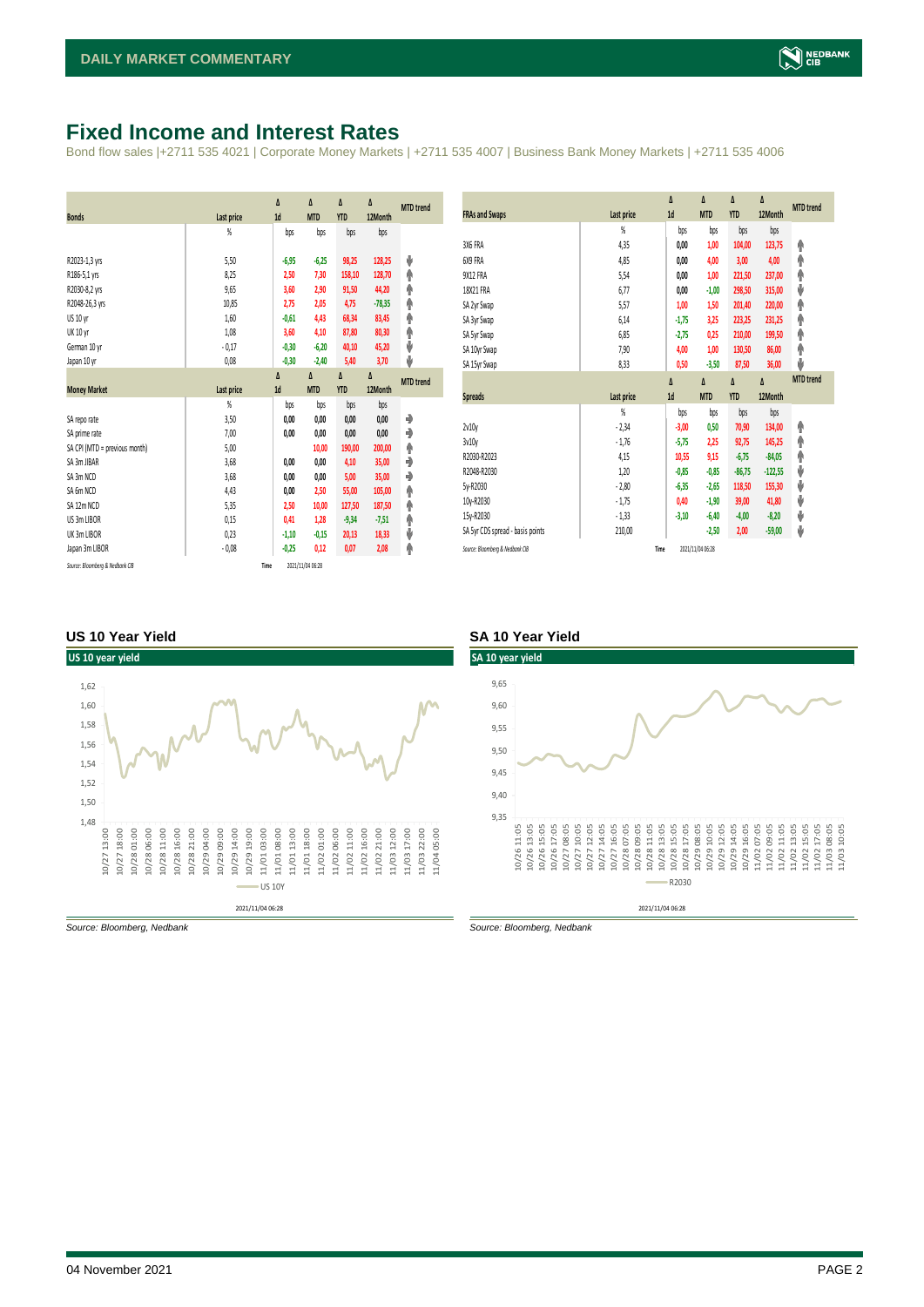

#### <span id="page-2-0"></span>**Currencies**

Business Banking FX | +27 11 535 4003 | Corporate FX | +2711 535 4002 | Institutional FX | +011 535 4002

- Yesterday, the local session opened with the rand trading around the 15,4100 level. The local unit initially encountered support to reach a best level of 15,3350, before losing ground going into the close, by which time, it was trading in the high 15,40s. In the overnight sessions, the rand posted gains after the FOMC announcement to reach a best level of around 15,2400. This morning, it currently trades at 15.2825, the EURZAR is trading at 17,7180 and the GBPZAR is currently at 20,8815.
- On the international front, activity in the major currency pairs remained exceptionally muted; this morning, the EURUSD is currently trading at 1,1585, unchanged from the same time yesterday. The GBPUSD traded within a 30-point range yesterday; this morning, it is currently at 1,3655. Gold is currently trading at 1 775,25, marginally firmer than the closing level last night.
- Data releases scheduled for today: locally, we have the PMI and electricity data; from Europe, we have German factory orders and Eurozone PPI as well as services PMI releases for the members and the zone, and the same from the UK. From the US, we have jobless claims, continuing claims, productivity, labour costs and trade releases.
- The rand posted marginal gains in the overnight sessions to trade marginally below the 15,3000 level, which was a resistance level on the move higher. These improved levels are likely to prove attractive to USD buyers initially. On the topside, the 15,5000 technical level has held over the course of the week thus far.
- Possible trading range for the rand today: 15,1500 to 15,6500

| <b>Majors</b>                   | Last price | X <sub>A</sub><br>$-1d$ | X <sub>A</sub><br><b>MTD</b> | $%$ $\Lambda$<br><b>YTD</b> | $% \Delta$<br>12Month | <b>MTD</b> trend | <b>USD trend</b>    |
|---------------------------------|------------|-------------------------|------------------------------|-----------------------------|-----------------------|------------------|---------------------|
| GBPUSD                          | 1.37       | $-0,20$                 | $-0,16$                      | $-0,07$                     | 5.17                  | ψ                | USD strength        |
| <b>FURUSD</b>                   | 1.16       | $-0.16$                 | 0,31                         | $-5,09$                     | $-1,13$               | ٠                | USD weakness        |
| <b>LISDIPY</b>                  | 114,18     | 0.15                    | 0.20                         | $-9,57$                     | 8,46                  | ٠                | USD strength        |
| <b>LISDAUD</b>                  | 1.34       | $-0,11$                 | 0.84                         | 3,18                        | $-3,73$               | ۸                | USD strength        |
|                                 |            | X <sub>A</sub>          | X <sub>A</sub>               | $%$ $\Lambda$               | $% \Delta$            |                  |                     |
| <b>Rand crosses</b>             | Last price | $-1d$                   | <b>MTD</b>                   | <b>YTD</b>                  | 12Month               | <b>MTD</b> trend | <b>ZAR trend</b>    |
| <b>USDZAR</b>                   | 15,28      | 0.09                    | 0.28                         | 3,86                        | $-3,86$               | ۸                | <b>7AR</b> weakness |
| <b>GRP7AR</b>                   | 20,88      | $-0.07$                 | 0.06                         | 3.78                        | 1.26                  | ۸                | <b>7AR</b> weakness |
| EURZAR                          | 17,72      | $-0,08$                 | 0,67                         | $-1,31$                     | $-5,05$               | ٠                | ZAR weakness        |
| AUD7AR                          | 11,40      | 0.28                    | $-0,56$                      | 0,80                        | 0,02                  | ψ                | ZAR strength        |
| 7ARIPY                          | 7,47       | 0.05                    | $-0,02$                      | 5,92                        | 11,82                 | ш                | ZAR weakness        |
|                                 |            | $\chi_{\Delta}$         | X <sub>A</sub>               | $% \Delta$                  | $% \Delta$            | <b>MTD</b> trend |                     |
| <b>African FX</b>               | Last price | $-1d$                   | <b>MTD</b>                   | <b>YTD</b>                  | 12Month               |                  | ZAR trend           |
| ZARMWK (Malawian kwacha)        | 53,44      | 0.06                    | 0.34                         | 1,76                        | 10,56                 | ٠                | ZAR strength        |
| ZARBWP (Botswana pula)          | 0.74       | $-0.03$                 | $-0.53$                      | 0,85                        | 4.87                  | ٥                | <b>7AR</b> weakness |
| ZARKES (Kenvan shilling)        | 7.22       | $-0.01$                 | $-1.05$                      | $-2,99$                     | 6.09                  | ŵ                | <b>7AR</b> weakness |
| ZARMUR (Mauritian rupee)        | 2.79       | $-1,08$                 | $-0,96$                      | 3,29                        | 10,87                 | ٥                | ZAR weakness        |
| ZARNGN (Nigerian naira)         | 26.76      | $-0.33$                 | $-1.21$                      | $-1.16$                     | 10.81                 | ٥                | <b>7AR</b> weakness |
| ZARGHS (Ghanian cedi)           | 0,40       | $-0,10$                 | $-0,23$                      | 0,00                        | 7,89                  | ψ                | ZAR weakness        |
| ZARZMW (Zambian kwacha)         | 1,14       | 1.11                    | 0,55                         | $-26,82$                    | $-13,94$              | ٠                | ZAR strength        |
| ZARMZN (Mozambican metical)     | 4,19       | 0.01                    | $-0,19$                      | $-21.61$                    | $-10,29$              | ш                | ZAR weakness        |
|                                 |            | X <sub>A</sub>          | X <sub>A</sub>               | $%$ $\Lambda$               | $% \Lambda$           | <b>MTD</b> trend | <b>USD trend</b>    |
| <b>Emerging Market FX</b>       | Last price | $-1d$                   | <b>MTD</b>                   | <b>YTD</b>                  | 12Month               |                  |                     |
| <b>USDBRL (Brazilian Real)</b>  | 5,55       | $-2.40$                 | $-1.50$                      | 6.39                        | $-3.58$               | U                | <b>USD</b> weakness |
| USDTRY (Turkish Lira)           | 9,65       | 0,02                    | 0,41                         | 22,87                       | 12,59                 | ٠                | USD strength        |
| <b>USDMXN</b> (Mexican Peso)    | 20,59      | 0.27                    | 0.15                         | 3,30                        | $-1,67$               | ۸                | USD strength        |
| USDINR (Indian Rupee)           | 74,46      | $-0,30$                 | $-0,56$                      | 1,87                        | 0,07                  | ψ                | USD weakness        |
| <b>USDRUB (Russian Ruble)</b>   | 71,76      | 0.29                    | 1.15                         | $-3,69$                     | $-10,59$              | ۸                | USD strength        |
| Source: Bloomberg & Nedbank CIB | Time       |                         | 2021/11/04 06:28             |                             |                       |                  |                     |

*\*Please note that the sign on the % change reflects the change on the headline number. The narrative indicates the trend direction over the month. For trade in any of these currencies, contact our FX dealing desks*





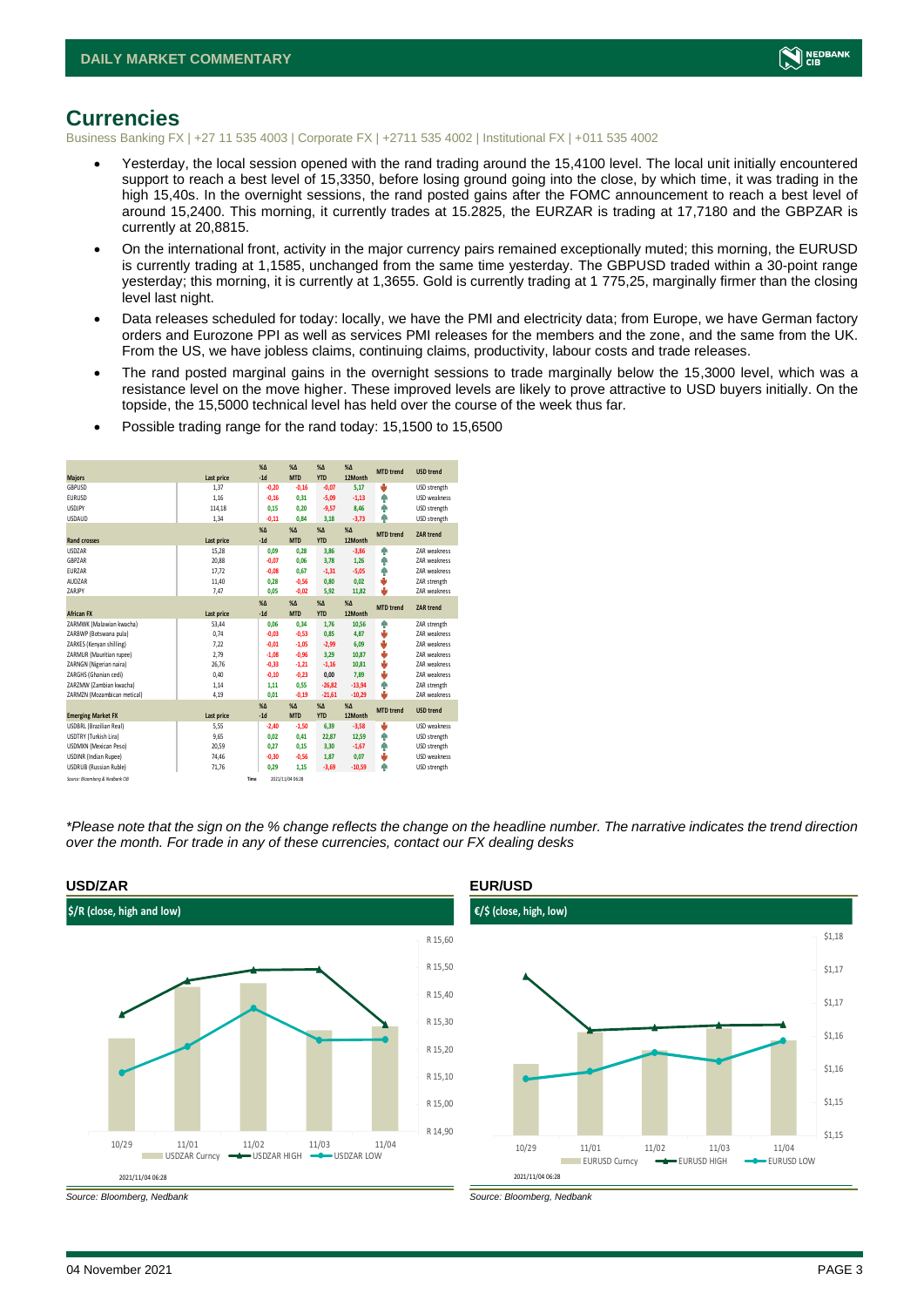

### <span id="page-3-0"></span>**Commodities**

Nedbank CIB Market Commentary | CIBMarketComm@Nedbank.co.za | +27 11 537 4091| +27 11 535 4038

- Commodity prices are currently trading mixed, with benchmark crude oil prices remaining better offered with speculation mounting that the OPEC+ meeting, scheduled for today, will yield an increase in supplies. Adding to oil woes was an increase in US crude stockpiles and the likelihood that nuclear talks between Iran and the West would recommence this month. Brent crude oil has now fallen back below USD81,50 per barrel, and the recovery in the rand has now seen the rand price of Brent retreat towards R1 240 per barrel.
- Gold is better bid in early Asia trade, currently marking at USD1 775 per ounce while PGMs are also stronger. Iron ore, however, continues to suffer.

Source: Bloomberg

| <b>Commodities</b>              | Last price | $%$ $\Delta$<br>$-1d$ | $\%$ $\Delta$<br><b>MTD</b> | $%$ $\Delta$<br><b>YTD</b> | $\%$ $\Delta$<br>12Month | <b>MTD</b> trend |
|---------------------------------|------------|-----------------------|-----------------------------|----------------------------|--------------------------|------------------|
| Brent near future (\$)          | 81,36      | $-0,77$               | $-3,58$                     | 57,07                      | 825,98                   | v                |
| WTI crude (\$)                  | 80,02      | $-1,04$               | $-4,25$                     | 64,92                      | 104,39                   | ψ                |
| Gold spot (\$)                  | 1774.95    | 0,29                  | $-0,47$                     | $-6,50$                    | $-6,72$                  | ŵ                |
| Platinum spot (\$)              | 1 042,84   | 1,00                  | 2,02                        | $-2,73$                    | 19,62                    | Ĥ                |
| SA white maize spot (R)         | 3 3 6 9,00 | $-1,12$               | 0,60                        | 1,57                       | $-2,77$                  | Ŧ                |
| Source: Bloomberg & Nedbank CIB |            | Time                  | 2021/11/04 06:28            |                            |                          |                  |





2021/11/04 06:28

*Source: Bloomberg, Nedbank*

**Brent Crude vs West Texas Intermediate** 



\$87



*Source: Bloomberg, Nedbank Source: Bloomberg, Nedbank*

#### **Platinum vs. Gold Brent Crude vs. West Texas Intermediate**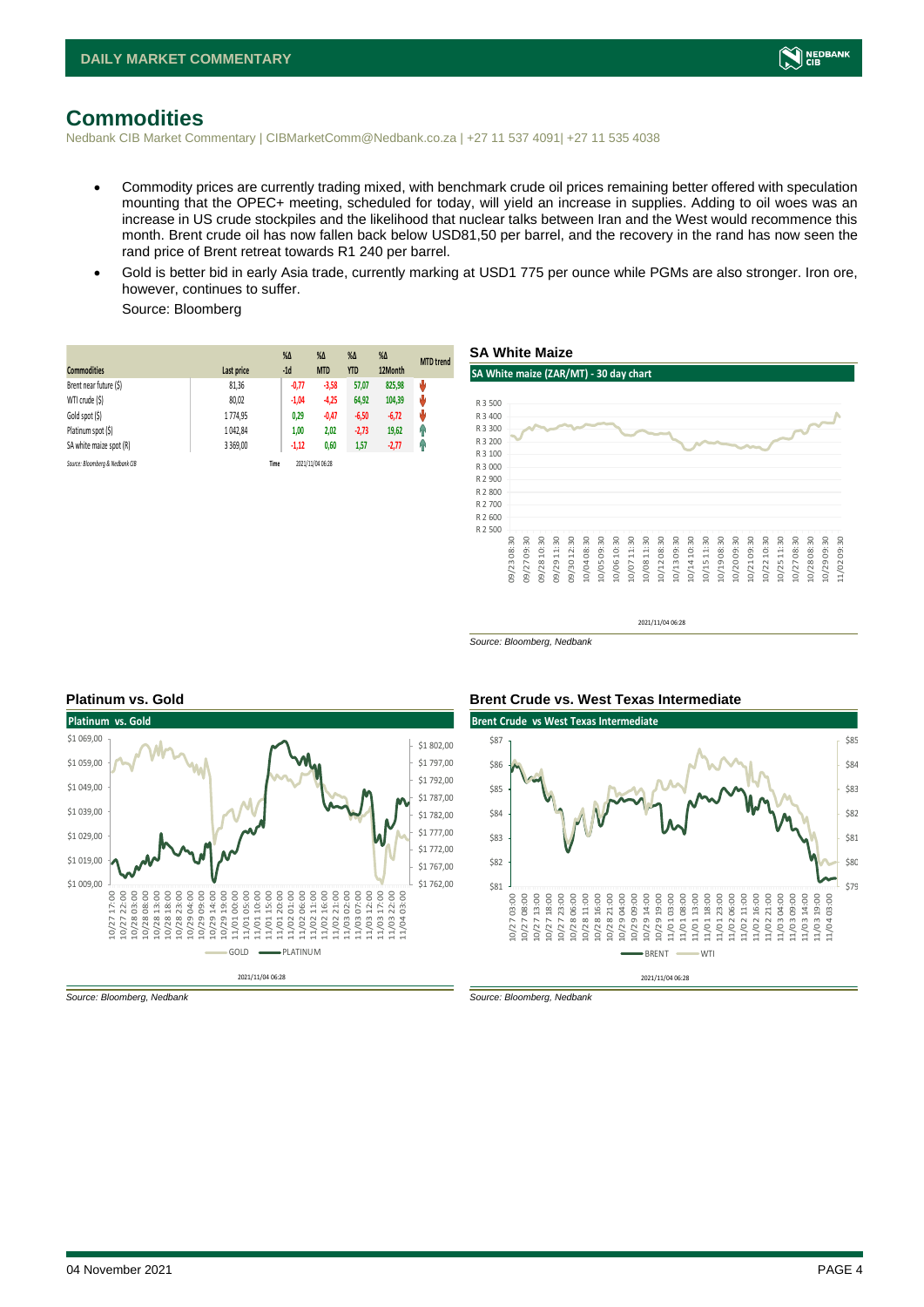

## <span id="page-4-0"></span>**Equities**

Cash equities | +2711 535 4030/31

#### **South Africa**

• Top40 +1,18%; was a pretty broad rally across our market with banks -0,40% the U/P major index; US ADP data beat lifted sentiment. SAPY +2,50%; largely driven by a T/S from RDF +8,30%, which pointed to a potential resumption in divvy payments; +ve for sector overall. MRP +2,96%; 1H22e trading update sees NDHEPS coming in at R4,66-5,00 slightly lighter; market looked through the 1H noise. Worth noting: Northam Buy, TP R430. We recently attended a site visit to Booysendal. This visit again demonstrated the quality of the ore body, infrastructure and people. Booysendal is set to deliver strong growth to the group over the next five years and should be a major cashflow engine for the company. This, coupled with growth from Zondereinde and Eland, should continue to position Northam as a leading PGM play. We believe the next major catalyst for the company will be the resumption of dividend payments. Northam is well positioned to rerate further on the back of its growth and dividend prospects and remains one of our preferred PGM plays. Turnover at R17,3bn; 3,4m S32, 1,7m N91, 140k BTI, 270k NED, 1,3m CFR, 325k MNP, 832k GLN, 500k IPL.

#### **UK/Europe**

• European stocks eked out gains to close at another record high on Wednesday as investors prepared for a key Federal Reserve policy meeting. The Stoxx Europe 600 Index added 0,4% by the close in London, with technology and miners leading the advance as Anglo American Plc rose after naming long-time frontrunner and head of strategy Duncan Wanblad as its next chief executive officer. Energy stocks slumped as wind giant Vestas Wind Systems A/S tumbled after cutting its outlook for the year again. European equities are hovering near record highs as investors weigh strong earnings and growth optimism against inflation, tapering and valuation risks. Investors will be closely watching today's Fed policy meeting, where it is expected to announce the reduction of its massive bond purchases.

#### **USA**

• Stocks advanced to another record high as solid corporate earnings overshadowed disappointing manufacturing data. The S&P 500 rebounded from earlier losses, led by gains in energy and consumer-discretionary firms. The Dow Jones Industrial Average touched the 36 000 level for the first time. A gauge of small caps climbed 2,7%. A group of retail-trader favourites such as GameStop Corp. and AMC Entertainment Holdings Inc had its best day since late August. More than 80% of companies in the S&P 500 reporting third-quarter results have topped Wall Street estimates. That has laid the groundwork for a rally in stocks since the earnings season began. Meanwhile, data showed persistent supply-chain challenges weighed on manufacturers in October. Fed officials meet this week as investors fret the economy is facing the most widespread supply crunch since the oil crisis of 1973.

#### **Asia**

• MSCI Inc's world share gauge hit a new peak as Japan, Hong Kong and China climbed. US futures fluctuated in the wake of all-time highs for the S&P 500, Dow Jones Industrial Average, Nasdaq 100 and Russell 2000. The Fed indicated it was alert to inflation risks but still sees them as likely transitory due to pandemic-related supply and demand imbalances. BYD Co. shares traded in mainland China surge as much as 6,3%, most since 13 October, after the company's electric-vehicle sales jumped 249% yoy in October. Shares of Chinese coal miners fall after the nation's top economic planner issued six statements on Wednesday to rein in speculation in the coal market to help ease a nationwide electricity shortage.

|                                 |               | $\%$ $\Delta$ | $\%$ $\Delta$    | $\%$ $\Delta$ | $\%$ $\Delta$ | 2020<br>Performance | <b>MTD</b> trend |
|---------------------------------|---------------|---------------|------------------|---------------|---------------|---------------------|------------------|
| <b>Developed Markets</b>        | Last price    | $-1d$         | <b>MTD</b>       | <b>YTD</b>    | 12Month       |                     |                  |
| Dow Jones                       | 36 157,58     | 0,29          | 0,94             | 18,14         | 29,84         | 22,34               | φ                |
| Nasdao                          | 15 811,58     | 1,04          | 2.02             | 22,68         | 36,42         | 35,23               | Λ                |
| S&P 500                         | 4660,57       | 0,65          | 1,20             | 24,08         | 35,35         | 28,88               | Α                |
| DJ Eurostoxx 50                 | 4 309.61      | 0.31          | 1,39             | 21,31         | 36,33         | 25,12               | Λ                |
| DAX                             | 15 959,98     | 0,03          | 1.73             | 16,34         | 29,50         | 25,22               | Λ                |
| CAC                             | 6950,65       | 0,34          | 1,76             | 25,21         | 41,19         | 26,46               | Λ                |
| <b>FTSE</b>                     | 7248,89       | $-0,36$       | 0.16             | 12,20         | 23,21         | 12,00               | Ą                |
| ASX200                          | 7414,70       | 0.30          | 1.24             | 12,56         | 22,31         | 13,38               | ٨                |
| Nikkei 225                      | 29 751,42     | 0,78          | 2,97             | 8,41          | 27,71         | 20,93               | Λ                |
| MSCI World                      | 3 2 1 2 , 3 5 | 0,52          | 1,19             | 19,42         | 32,93         | 25,19               | ٨                |
|                                 |               | $\%$ $\Delta$ | $\%$ $\Delta$    | $\%$ $\Delta$ | $\%$ $\Delta$ | 2020                | <b>MTD</b> trend |
| <b>Emerging Markets</b>         | Last price    | $-1d$         | <b>MTD</b>       | <b>YTD</b>    | 12Month       | Performance         |                  |
| Hang Seng                       | 25 092,23     | 0,27          | $-1,12$          | $-7,85$       | 0,83          | 9,07                | V                |
| Shanghai                        | 3521,07       | 0,64          | $-0,74$          | 1,38          | 7,43          | 23,72               | V                |
| Brazil Bovespa                  | 105 616,90    | 0,06          | 2,04             | $-11,26$      | 7,92          | 27,07               | A                |
| India - NSE                     | 59 771,92     | $-0.43$       | 0.78             | 25,17         | 47,16         | 14,38               | ٨                |
| Russia Micex                    | 4 184,87      | $-0.54$       | 0.84             | 27,24         | 50,19         | 28,21               | Λ                |
| <b>MSCI Emerging</b>            | 1262.46       | $-0.12$       | $-0.18$          | $-2,23$       | 11,20         | 15,38               | V                |
|                                 |               | $\%$ $\Delta$ | $\%$ $\Delta$    | $\%$ $\Delta$ | $\%$ $\Delta$ | 2020                | <b>MTD</b> trend |
| <b>SA Indices</b>               | Last price    | $-1d$         | <b>MTD</b>       | <b>YTD</b>    | 12Month       | Performance         |                  |
| JSE All Share                   | 68 587,27     | 1,19          | 1,66             | 15,45         | 27,83         | 8,24                | ٨                |
| Top 40                          | 61 876,97     | 1,18          | 1,76             | 13,79         | 25,51         | 8,75                | ٨                |
| Resi 10                         | 63 351,67     | 1,43          | 0,57             | 10,03         | 27,89         | 20,01               | A                |
| Indi 25                         | 89 792,08     | 1,39          | 2.63             | 15,27         | 19,22         | 8,82                | Ą                |
| Fini 15                         | 14 24 1.72    | $-0.07$       | 2.05             | 18,09         | 42,19         | $-4,30$             | î                |
| Source: Bloomberg & Nedbank CIB |               | Time          | 2021/11/04 06:28 |               |               |                     |                  |

#### **Short Term Performance of SA Equity Indices**



*Source: Bloomberg, Nedbank*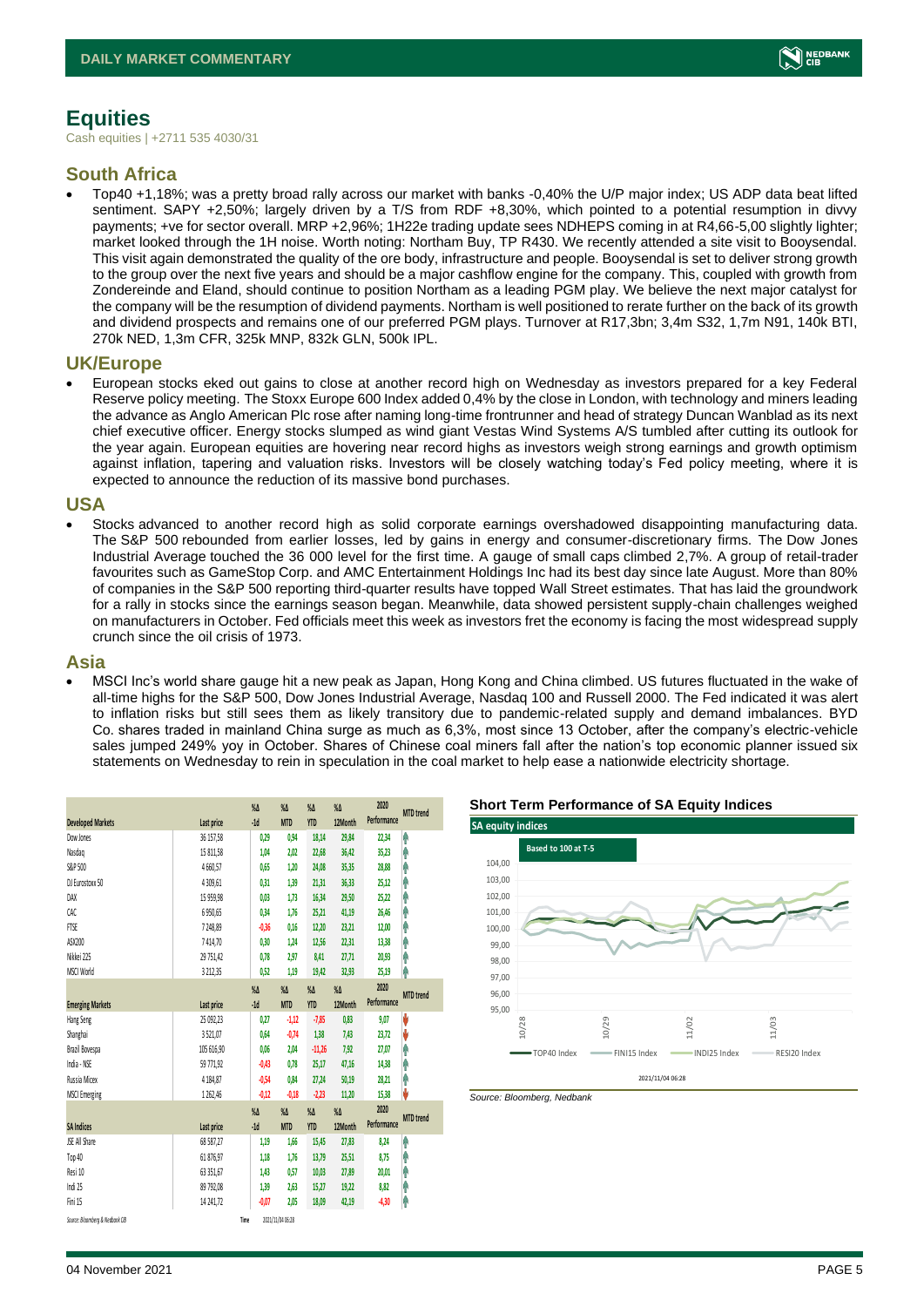## <span id="page-5-0"></span>**Last Day To Trade**

Susan Correia | Scorreia@Nedbankcapital.co.za | +27 11 295 8227

| <b>SHARE CODE</b>                  | <b>SHARE NAME</b>         | <b>DIVIDEND / INTEREST RATE</b> |
|------------------------------------|---------------------------|---------------------------------|
| 11 November 2021                   |                           |                                 |
| <b>ACT</b>                         | AfronCentric Inv Corp Ltd | dividend $@$ 17cps              |
| <b>AEL</b>                         | Altron Limited A          | dividend @ 7cps                 |
| AVV                                | Alviva Holdings Ltd       | dividend @ 29cps                |
| L4L                                | Long 4 Life Ltd           | dividend $@$ 10cps              |
| <b>VUN</b><br>$\sim$ $\sim$ $\sim$ | Vunani Ltd                | dividend @ 6.5cps               |

*Source: JSE*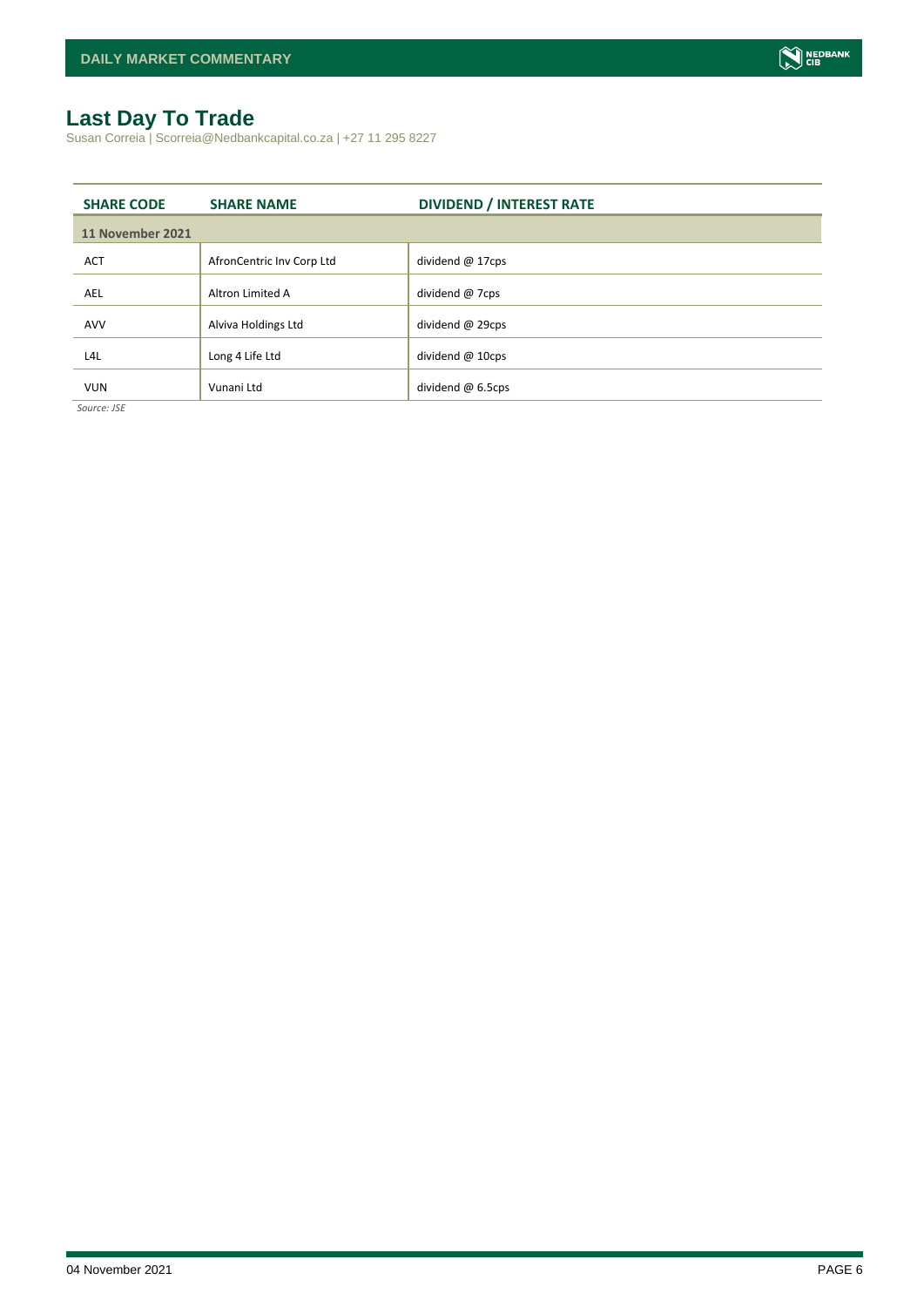## <span id="page-6-0"></span>**JSE Performance**

Nedbank CIB Market Commentary | CIBMarketComm@Nedbank.co.za | +27 11 537 4091

|                                        |            | $\%$ $\Delta$ | %Δ         | %Δ         | %Δ                              | 2020        | <b>MTD</b> trend |
|----------------------------------------|------------|---------------|------------|------------|---------------------------------|-------------|------------------|
| Top40 constituents                     | Last price | $-1d$         | <b>MTD</b> | <b>YTD</b> | 12Month                         | Performance |                  |
| 1937605D: Nedbank Group Distribut Line | #VALUE!    |               |            |            | #N/AN/A #N/AN/A #N/AN/A #N/AN/A | #VALUE!     |                  |
| ABG: Absa Group Ltd                    | 142,79     | $-1,37$       | 1,99       | 19,13      | 52,75                           | $-19,72$    | φ                |
| AGL: Anglo American Plc                | 583,92     | 2,43          | 1,52       | 23,12      | 55,06                           | 21,60       | φ                |
| AMS: Anglo American Platinum Ltd       | 1560,01    | 2,31          | 1,08       | 15,03      | 44,98                           | 10,39       | φ                |
| ANG: Anglogold Ashanti Ltd             | 280,35     | $-2,03$       | $-1,73$    | $-18,15$   | $-30,67$                        | 8,22        | V                |
| APN : Aspen Pharmacare Holdings Lt     | 239,27     | $-1,53$       | $-1,64$    | 90,85      | 98,40                           | 5,16        | V                |
| BHP: Bhp Group Plc                     | 397,54     | 1,48          | $-1,24$    | 2,18       | 24,78                           | 17,98       | ψ                |
| BID: Bid Corp Ltd                      | 328,20     | $-1,44$       | 0,11       | 24,78      | 43,39                           | $-20,34$    | φ                |
| BTI: British American Tobacco Plc      | 533,80     | $-0,77$       | $-0,02$    | $-2,14$    | $-0,13$                         | $-8,69$     | ♦                |
| BVT: Bidvest Group Ltd                 | 196,24     | 0,51          | 2,53       | 24,98      | 41,81                           | $-23,32$    | Ą                |
| CFR : Financiere Richemont-Dep Rec     | 195,09     | 1,27          | 3,78       | 48,81      | 82,48                           | 19,69       | φ                |
| CLS : Clicks Group Ltd                 | 287,01     | 1,40          | 2,93       | 13,59      | 17,85                           | $-1,53$     | φ                |
| CPI : Capitec Bank Holdings Ltd        | 1746,40    | 0,37          | 2,32       | 21,90      | 38,74                           | $-0,94$     | φ                |
| DSY: Discovery Ltd                     | 139,52     | $-0,94$       | $-0,29$    | $-9,13$    | 22,75                           | 27,28       | V                |
| EXX: Exxaro Resources Ltd              | 166,84     | 4,93          | $-0,25$    | 24,22      | 38,67                           | 5,92        | ψ                |
| FSR: Firstrand Ltd                     | 59,43      | 0,02          | 2,45       | 16,44      | 49,32                           | $-18,73$    | φ                |
| GFI: Gold Fields Ltd                   | 141,82     | $-1,29$       | $-1,04$    | 3,09       | $-22,79$                        | 43,50       | ψ                |
| GLN : Glencore Plc                     | 75,65      | 1,75          | 0,32       | 67,66      | 134,65                          | 7,95        | φ                |
| GRT : Growthpoint Properties Ltd       | 13,29      | 1,76          | 2,55       | 5,73       | 19,95                           | $-43,15$    | φ                |
| IMP : Impala Platinum Holdings Ltd     | 202,70     | 2,16          | 2,38       | 0,40       | 31,78                           | 40,68       | Λ                |
| INL: Investec Ltd                      | 71,63      | 0,41          | 2,33       | 95,50      | 134,24                          | $-37,83$    | φ                |
| INP: Invested Plc                      | 70,19      | 0,23          | 1,72       | 86,43      | 128,04                          | 0,00        | φ                |
| MCG: Multichoice Group Ltd             | 120,48     | $-1,57$       | $-0,82$    | $-10,09$   | $-11,60$                        | 15,02       | ψ                |
| MNP: Mondi Plc                         | 382,55     | 0,35          | 0,51       | 11,49      | 18,87                           | 5,16        | φ                |
| MRP : Mr Price Group Ltd               | 212,32     | 2,96          | 6,18       | 24,42      | 61,46                           | $-6,49$     | φ                |
| MTN: Mtn Group Ltd                     | 138,31     | 1,04          | 0,97       | 129,79     | 127,30                          | $-27,03$    | φ                |
| NED : Nedbank Group Ltd                | 175,99     | $-2,27$       | 1,20       | 35,92      | 74,51                           | $-39,58$    | φ                |
| NPH : Northam Platinum Holdings Lt     | 248,06     | 3,36          | 8,44       | 18,39      | 52,41                           | 69,50       | φ                |
| NPN: Naspers Ltd-N Shs                 | 2692,58    | 3,34          | 3,95       | $-10,82$   | $-15,03$                        | 31,80       | φ                |
| NRP : Nepi Rockcastle Plc              | 103,77     | 1,23          | 1,34       | 10,98      | 71,41                           | $-21,25$    | φ                |
| OMU: Old Mutual Ltd                    | 14,20      | 0,75          | 6,44       | 39,56      | 62,69                           | $-39,52$    | φ                |
| PRX : Prosus Nv                        | 1 3 65,00  | 2,86          | 2,23       | $-14,86$   | $-17,84$                        | 52,39       | Ĥ                |
| REM : Remgro Ltd                       | 136,03     | $-0,53$       | 1,04       | 41,40      | 51,14                           | $-32,51$    | φ                |
| RNI : Reinet Investments Sca           | 278,17     | 2,27          | 0,90       | 0,93       | 3,88                            | $-0,68$     | Ĥ                |
| SBK: Standard Bank Group Ltd           | 137,40     | $-0,72$       | 1,45       | 8,12       | 24,34                           | $-24,50$    | φ                |
| SHP: Shoprite Holdings Ltd             | 190,31     | 1,71          | 4,86       | 35,94      | 40,71                           | 11,18       | Ĥ                |
| SLM : Sanlam Ltd                       | 63,62      | 0,74          | 1,39       | 8,29       | 26,11                           | $-25,73$    | φ                |
| SOL: Sasol Ltd                         | 261,69     | 0,96          | 1,98       | 95,39      | 166,84                          | $-55,87$    | Ĥ                |
| SPP: Spar Group Limited/The            | 199,67     | 0,52          | 2,41       | 5,34       | 9,67                            | $-4,04$     | φ                |
| SSW : Sibanye Stillwater Ltd           | 54,38      | $-0,48$       | 1,95       | $-9,37$    | 6,21                            | 67,18       | φ                |
| VOD: Vodacom Group Ltd                 | 136,82     | 0,23          | 0,91       | 9,99       | 12,15                           | 7,88        | φ                |
|                                        |            |               |            |            |                                 |             |                  |

 $Source: Bloomberg & Nedbank *CB*$ 

Time 2021/11/04 06:28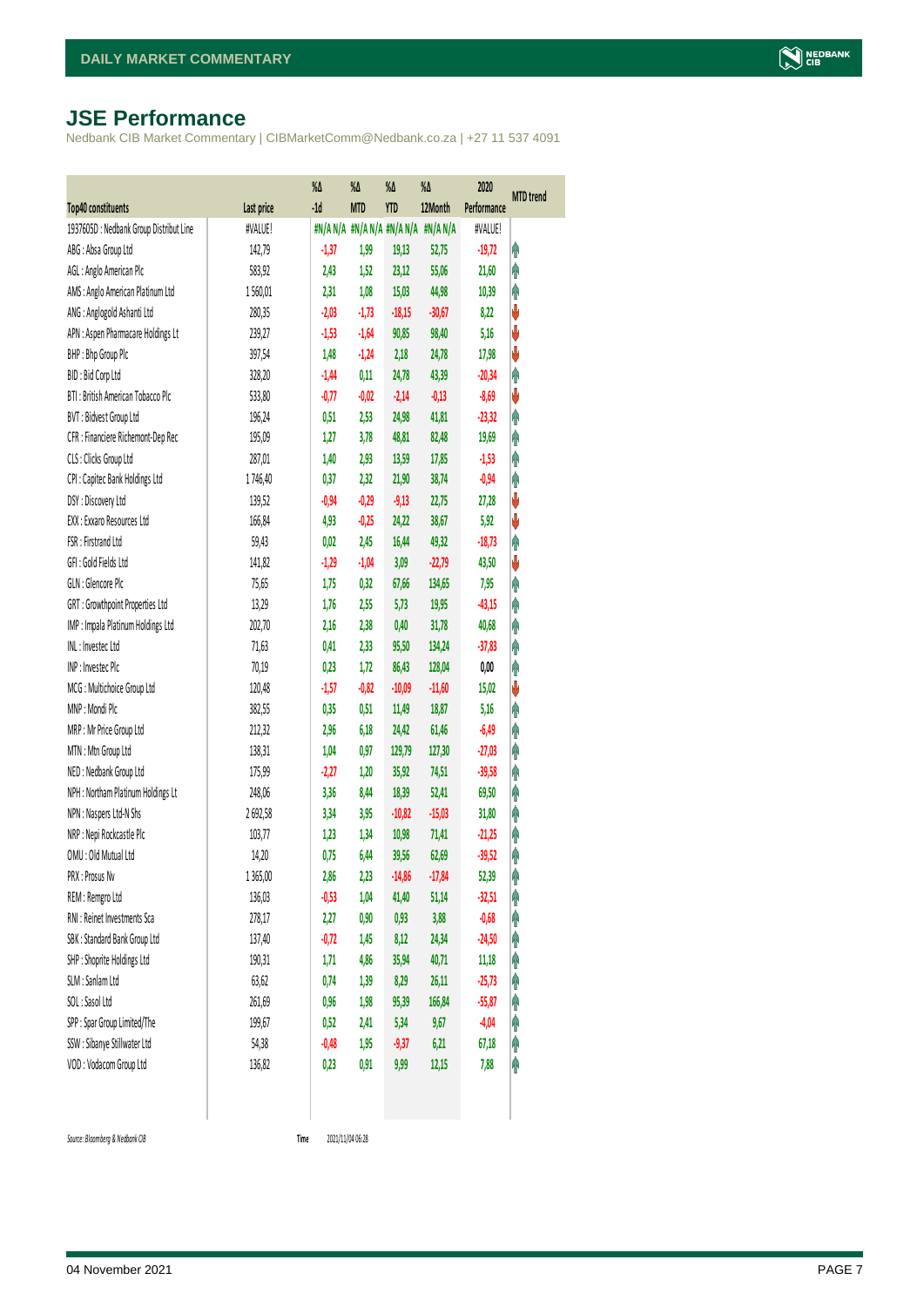## <span id="page-7-0"></span>**Economic Calendar**

Nedbank CIB Market Commentary | CIBMarketComm@Nedbank.co.za | +27 11 537 4091

|                          | Country | Event                              | Period           | Survey           | Actual                   | Prior            | Revised |
|--------------------------|---------|------------------------------------|------------------|------------------|--------------------------|------------------|---------|
| 03-November              |         |                                    |                  |                  |                          |                  |         |
| 03:45 AM                 | СH      | Caixin China PMI Services          | OCT              | 53,1             | 53,8                     | 53,4             |         |
| 11:30 AM                 | UK      | Markit/CIPS UK Services PMI        | OCT <sub>F</sub> | 58,0             | 59,1                     | 59,1             |         |
| 12:00 PM                 | EC      | Unemployment Rate                  | <b>SEP</b>       | 7,40%            | 7,40%                    | 7,50%            |         |
| 01:00 PM                 | US      | <b>MBA Mortgage Applications</b>   | JAN 1            |                  | $-3,30%$                 | 0,30%            |         |
| 02:15 PM                 | US      | ADP Employment Change              | OCT              | 400k             | 571k                     | 568k             | 523k    |
| 03:45 PM                 | US      | Markit US Services PMI             | OCT F            | 58,2             | 58,7                     | 58,7             |         |
| 04:00 PM                 | US      | Cap Goods Orders Nondef Ex Air     | SEP P            | 0,0%             | 0,8%                     | 0,8%             |         |
| 04:00 PM                 | US      | Durables Ex Transportation         | SEP P            | 0,40%            | 0,50%                    | 0,50%            |         |
| 04:00 PM                 | US      | Durable Goods Orders               | SEP P            | $-0,4%$          | $-0,3%$                  | $-0,3%$          |         |
| 04:00 PM                 | US      | Factory Orders Ex Trans            | SEP              | 0,0%             | 0,7%                     | 0,5%             |         |
| 04:00 PM                 | US      | <b>Factory Orders</b>              | <b>SEP</b>       | 0,1%             | 0,2%                     | 1,2%             | 1,0%    |
| 08:00 PM                 | US      | FOMC Rate Decision (Upper Bound)   | NOV <sub>3</sub> | 0,25%            | 0,25%                    | 0,25%            |         |
| 08:00 PM                 | US      | FOMC Rate Decision (Lower Bound)   | NOV <sub>3</sub> | 0,00%            | 0,00%                    | 0,00%            |         |
| 04-November              |         |                                    |                  |                  |                          |                  |         |
| 09:00 AM                 | GE      | Factory Orders WDA YoY             | <b>SEP</b>       | 11,3%            | $\frac{1}{2}$            | 11,7%            |         |
| 10:55 AM                 | GE      | Markit Germany Services PMI        | OCT <sub>F</sub> | 52,4             |                          | 52,4             |         |
| 11:00 AM                 | EC      | Markit Eurozone Services PMI       | OCT F            | 54,7             |                          | 54,7             |         |
| 12:00 PM                 | EC      | PPI YoY                            | SEP              | 15,4%            |                          | 13,4%            |         |
| 02:00 PM                 | UK      | Bank of England Bank Rate          | NOV <sub>4</sub> | 0,10%            | $\overline{a}$           | 0,10%            |         |
| 02:00 PM                 | UK      | <b>BOE Corporate Bond Target</b>   | <b>NOV</b>       | GBP 20b          | $\overline{a}$           | GBP 20b          |         |
| 02:00 PM                 | UK      | <b>BOE Asset Purchase Target</b>   | <b>NOV</b>       | GBP 875b         | $\frac{1}{2}$            | <b>GBP 875b</b>  |         |
| 02:30 PM                 | US      | <b>Trade Balance</b>               | <b>SEP</b>       | USD -80,2b       |                          | USD -73,3b       |         |
| 05-November              |         |                                    |                  |                  |                          |                  |         |
| 12:00 AM                 | СH      | <b>BoP Current Account Balance</b> | 3QP              |                  | $\overline{\phantom{a}}$ | USD 53,3b        |         |
| 01:30 AM                 | JN      | Overall Household Spending YoY     | SEP              | $-3,50%$         |                          | $-3,00%$         |         |
| 09:00 AM                 | GE      | Industrial Production WDA YoY      | SEP              | 1,30%            |                          | 1,70%            |         |
| 12:00 PM                 | EC      | Retail Sales YoY                   | SEP              | 1,5%             |                          | 0,0%             |         |
| 02:30 PM                 | US      | Average Hourly Earnings YoY        | OCT              | 4,9%             |                          | 4,6%             |         |
| 02:30 PM                 | US      | Change in Nonfarm Payrolls         | OCT              | 450k             |                          | 194k             |         |
| 02:30 PM                 | US      | Unemployment Rate                  | OCT              | 4,7%             |                          | 4,8%             |         |
| 02:30 PM                 | US      | Labor Force Participation Rate     | OCT              | 61,8%            |                          | 61,6%            |         |
| 09:00 PM                 | US      | Consumer Credit                    | <b>SEP</b>       | USD 16,0b        |                          | USD 14,4b        |         |
| 08-November              |         |                                    |                  |                  |                          |                  |         |
| 07:00 AM                 | JN      | Leading Index CI                   | SEP P            | 0,0              | $\overline{\phantom{a}}$ | 101,3            |         |
| 08:00 AM                 | SA      | Gross Reserves                     | OCT              |                  | $\overline{\phantom{a}}$ | USD 57,1b        |         |
| 08:00 AM                 | SA      | Net Reserves                       | OCT              | <b>USD 55,2b</b> |                          | <b>USD 55,0b</b> |         |
| 11:30 AM                 | EC      | Sentix Investor Confidence         | <b>NOV</b>       |                  | $\frac{1}{2}$            | 16,9             |         |
|                          |         |                                    |                  |                  |                          |                  |         |
| <b>Source: Bloomberg</b> |         | 2021/11/04 06:28                   |                  |                  |                          |                  |         |